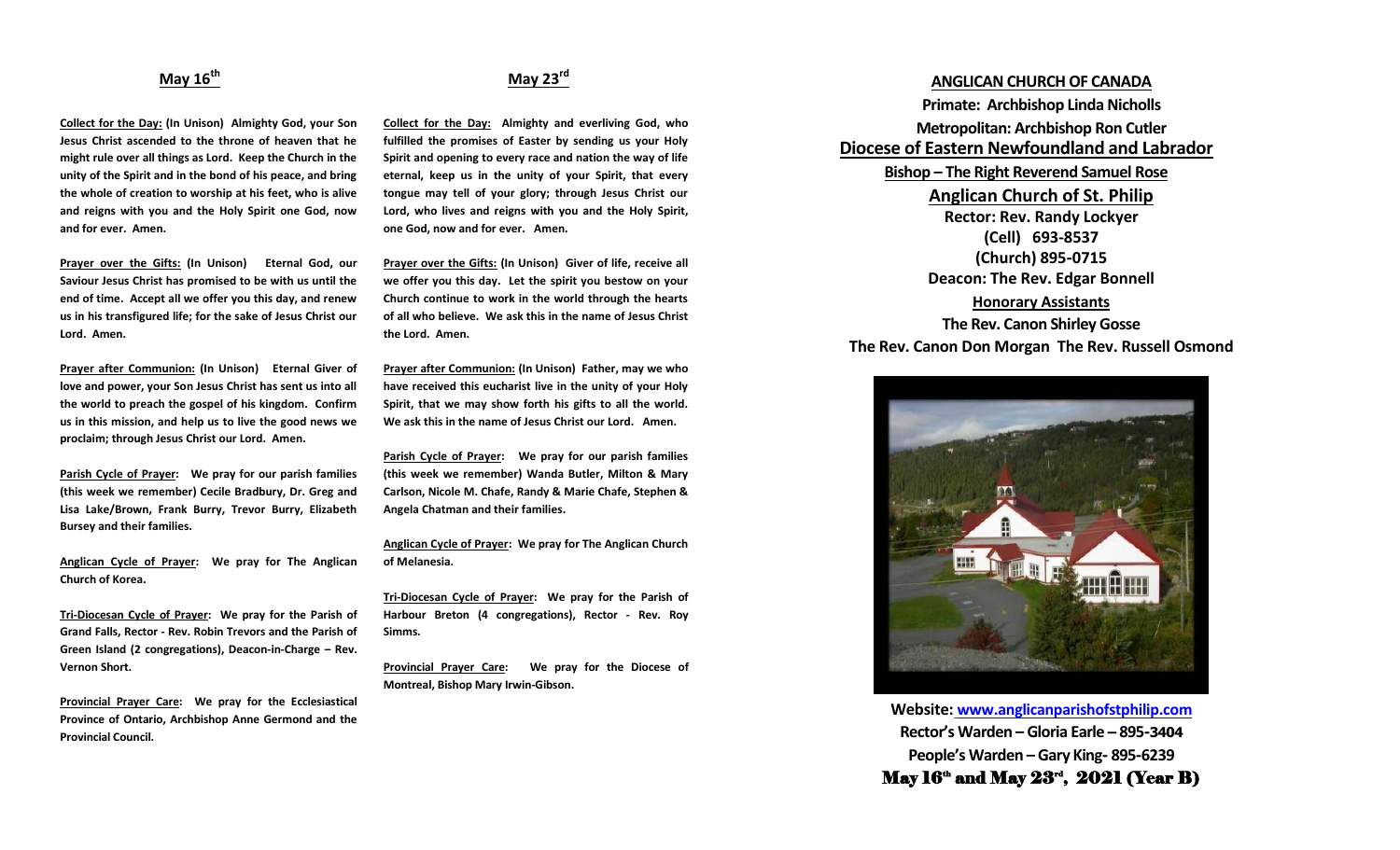#### *A WARM WELCOME IS EXTENDED TO ALL OUR PARISHIONERS AND VISITORS WHO ARE WITH US TODAY. WE HOPE THAT GOD WILL BLESS US AS WE WORSHIP HIM HERE TOGETHER AT ST. PHILIP'S CHURCH.*

#### **From the Rector's desk**:

As I reflect this week, I am mindful that this Sunday is the last day of the Easter season as we observe the liturgical church calendar year. This Sunday (May 16<sup>th</sup>) is also *Ascension Sunday*, with Ascension Day being Thursday, May  $13<sup>th</sup>$ . This is a very important observance in the Anglican tradition and theology. So important that we state it every Sunday when we gather for worship in both the Nicene and Apostle's Creeds, that Jesus died, rose again and ascended back to Heaven. Luke's gospel has a very lovely way of describing the Ascension, where Jesus goes as far as Bethany with the disciples, following the encounter on the road to Emmaus. Then he lifts up his hands to bless them and ascends to heaven at the same time. Ascension Day is commemorated 40 days after the resurrection and 10 days before Pentecost. The church will observe Pentecost on Sunday May  $23^{\text{rd}}$ , and we see this event, as described in the book of Acts to be the birthday of the Christian Church. Before Jesus ascended to heaven he promised the disciples that though he was going back into heaven he would not leave them desolate and hopeless, that he would send the "Comforter", the "Holy Spirit" to teach them and to lead them into all truth. The disciples really needed this reassurance, because, as you will recall, following Good Friday, and even after the resurrection, they were a frightened and confused bunch. They weren't sure even if they could carry on this work that Jesus had begun with them. They were in survival mode, afraid that they too would suffer and die because of their association with Jesus. The Ascension and the event of Pentecost really infused them with renewed vigor and faith, now they knew that Jesus was indeed who he claimed to be, and that true to his word Jesus was with them forever. This new enthusiasm and belief, set them on fire with the spirit of Pentecost and the world has not been the same since. For over 2000 years the Church has been marking these events, we have them in our church calendar, we do the appropriate scripture readings, but are we observing past events that are now locked into history, or are we celebrating that the Holy Spirit of Pentecost is still alive, moving and shaking the Church today? The past 16 months have been extremely difficult for the entire world, and maybe the world has not seen anything so frightening in many centuries as the pandemic we have been burdened with for so long. Like the disciples, our sense of hope and enthusiasm for the gospel may have been

diminished as a result of living under this dark cloud of Covid-19 for so long. We cannot underestimate the impact this global pandemic has on the overall physical, mental, emotional and spiritual health of all people, regardless of what faith we adhere to. If you have experienced this kind of fatigue you are not alone, it is a global issue and concern. Just

like the disciples, following Good Friday and Easter Day, we are in need of comfort and reassurance that this too will come to pass. That this sense of fear and despair will be replaced with a newfound sense of peace, hope and infusion of the Pentecost Spirit that will once more be a catalyst to move us forward in faith and determination. I think we are already seeing this happening in our world, we are in a much better position now than when this pandemic was first declared in March of 2020, as more and more of the population is vaccinated. It doesn't mean that we have arrived, it means that we are on the road and moving in the right direction. Unfortunately, we still see huge numbers of infections, and, sadly many more people will die yet from Covid-19 or its variants before we emerge victorious from this pandemic globally, that is the sad reality. But, like the disciples that watched Jesus ascend into heaven, and were empowered 10 days later with the Holy Spirit, we are determined not to give up, not to lose hope, because the promise Jesus made to be with us always, even to the end of the age, is still real and relevant today. As people of faith we have seen and experienced the presence of God in our lives throughout these difficult months, we have seen God present in those who have worked tirelessly to keep us safe, nurses and doctors, political leaders, in our neighbors who have reached out to us and to others with tangible expressions of care, words of comfort and reassurance; in those who have kept our local stores stocked and open with essential items, and so many more. It truly has been remarkable in how God has been present to us through others in this pandemic. In them we see the face of God and know what it means to love our neighbors as ourselves. So, to you all, hang in there, we are getting through this, and soon our lives will be so much better. If anything wonderful has happened to you because of someone else in this pandemic, believe that it had the print of God upon it, if you have expressed kindness and generosity to others, know God was moving within you, and you were living out your faith in ways that brought the core message of the Gospel alive. Here at St. Philip's you are always in our prayers, and we look forward soon to a day when we can all be together once more without being fettered by Covid-19. Blessings to all !!

*Rev. Randy*

# *THE BULLETIN FOR THE WEEKS OF*

*May 16th and May 23rd*

**IS GIVEN TO THE GLORY OF GOD AND IN LOVING MEMORY OF:**

## *Robert Edward Tucker*

**A loving husband, father, grandfather and great-grandfather**

**Always Remembered**

**Given by Margaret & Family**

**\*\*\*\*\*\*\*\*\*\*\***

## *Dismissal Song*

**Go now in peace; never be afraid. God will go with you each hour of every day.**

**Go now in faith,** 

**steadfast strong and true. Know he will guide you in all you do.**

**Go now in love and show you believe. Reach out to others so all the world can see.**

**God will be there watching from above. Go now in peace, in faith and in love.**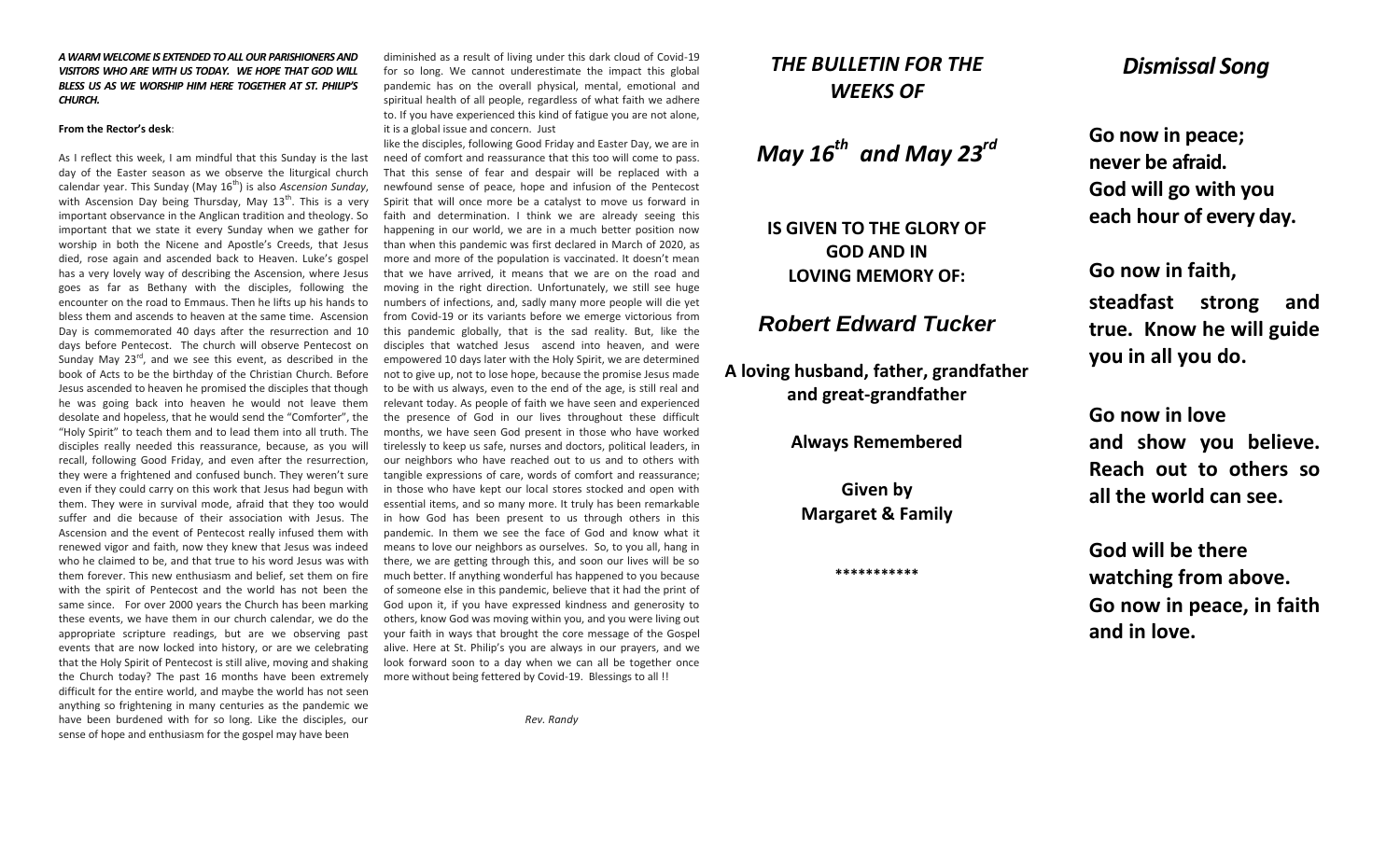#### *NOTICES/MEMORABLE DATES*

**May 19 – ACM meeting** - 7:00 pm - Church Boardroom.

**June 5 – Tickets are now available for the Salmon Dinner (including dessert)** – coming up on June  $5^{th}$ . The cost is \$20.00 and the meal is take-out only.

**Thank you to those who completed their term of office**  on Vestry as of the annual meeting held on May 2<sup>nd</sup>. They include Moses and Linda Tucker, Donna and Janice Spurrell, Ruth Hiscock and Pheobe Parrell. Thank you for your service and continued ministry in other ways to the parish. **We also welcome new members of Vestry** elected at the annual meeting, Karen Puglisevich, Todd Martin, Harvey Hiscock, Margaret Tucker and Barbara Skinner.

**A second refugee sponsorship has arrived.** You will recall that several years ago we became part of a larger refugee committee, consisting of the parishes of St. Philip's, Paradise, St. Lawrence, Gould's and Foxtrap. The chair of the committee is Dr. Greg Brown, and includes Moses Tucker, Karen Puglisevich and Rev. Randy. They concluded their first sponsorship of a family of five in 2020 and now the second has arrived. This time we are sponsoring just one individual, a young Syrian lady named Farrah Youssef Sheikh, who has been waiting in Cyprus to come to Canada for quite a long time. She finally arrived in St. John's last Monday, and is doing her 14 day quarantine period. Farrah speaks great English, she is of the Christian faith, so we look forward to meeting her soon. Please pray for Farrah as she adapts to her new home of Canada, and more specifically Newfoundland & Labrador.

**St. Philip's Annual Flower Service will be held on Sunday, August 8th at 3:00 pm.** We hope to do the service in the cemetery, however, in the event of inclement weather it will be held inside. With the advantage of our 98.5 FM channel, anyone unable to walk from the parking lot to the cemetery, should be able to remain in the car and listen to the service through the radio.

**Congratulations to Hayley Puglisevich and AJ Fagan on the birth of their daughter** *Sophia Rosemary Fagan*, born on Wednesday, May  $12<sup>th</sup>$  at 7 pounds 13.5 ounces. We look forward to when she is able to run around the church and make lots of noise. Congratulations as well to Karen and Val on becoming *GrandPa and Grandma Puglisevich.* Psalm 127: 4 says *"Children are a heritage from the Lord, and the fruit of the womb is a gift".* 

**Who is an ACW member or an ACM member?** The short answer is, every woman of our parish is an ACW member and every man is an ACM member. We would love to get the numbers of active members up that attend regular meetings. Contrary to what some might think, it's not always about meetings and planning fundraisers, it is also about fun and fellowship together. We would love to see more of our ladies and gentlemen meeting together, getting to know one another better and growing our parish.

**Parish Finances** is always a concern for us as we endeavor to keep up-to-date on our commitments. Last year (2020) turned out to be an excellent year for the parish financially, as all of you, parishioners of St. Philip's parish rallied to ensure the bills could be paid in the midst of the pandemic as our building was closed. We are very grateful for that, and, not many parishes in the diocese had this experience, and it happened here because of your faithfulness to God and your devotion to this parish. We are now coming to the end of the first quarter of 2021, and we want to remind everyone that the challenges of the global pandemic are still with us, our building continues to be closed down for inside worship and fundraising is non-existent at the moment. We ask everyone to be mindful of our situation and to help us keep up financially by being regular in your financial support of the parish. God bless you for all you do in the life of our parish.

**Dr. Rick Singleton retired as the provost of Queen's College on**  April 30<sup>th</sup>. We join with the parishes of all three dioceses of Newfoundland and Labrador in congratulating Rick on his retirement, and to say thank you to him for the excellent job he did in the past five years of giving leadership and vision to the college. We also welcome the Rev. Dr. Joanne Mercer as she took the position of Provost on May  $1<sup>st</sup>$ . Joanne is a graduate of Queen's College, and was just ahead of Rev. Russell, Canon Shirley and Rev. Randy. For a period of time they were all students there together. Please pray for the work of Queen's College in these challenging times. +

**Anyone with children for baptism** is asked to speak to Rev. Randy. Because of the restrictions and very limited numbers around gathering, we continue to do baptism outside of the regular Sunday worship times.

**If you would like to receive Rev. Randy's weekly email** please provide your email address. Periodically, the Rector sends out emails to all those in the parish whose email he has on file. Please provide him with your email address by emailing him at [lockyerrandy@gmail.com.\](mailto:lockyerrandy@gmail.com./)

**What is the status of parish hall rentals?** At this time The Canon EB Cheeseman Parish Centre is not available for general rentals. As of September, we made the hall available to our major renters - Ballicatter and Eastern Health group - as long as they had documentation from Eastern Health showing their start-up plan.

**We are now back to indoor worship** for our 8:30 am and 10:30 am services. We are restricted to a maximum of 100 people, including sidespersons, register, organist and clergy. It is also still important that you register for Sunday worship by calling Donna or Janice Spurrell at 895-3581. If you attend on Sunday and you plan to be there the next Sunday just let them know at the registration table.

**Beautification work around the site of the Columbaria has started again.** Thank you to Dawn Cheeseman and Joyce Fewer for the work they have been doing there in the past couple of years, and others that have been helping them. Vestry is in the process of having constructed a story-board that will highlight the history of St. Philip's, which is a long history. As more and more columbaria niches are purchased there is a need for us to continue to enhance the area as well as the rest of the cemetery. Summer is always a time when family members are working on the graves of loved ones, we ask everyone working in the cemetery to help us keep it looking good by removing debris, and abiding by the cemetery regulations. If you see a grave nearby not being cared for, by all means cut away the grass and tend to it. Sometimes there are no family members around anymore to attend to the upkeep. Out of the 48 niches in the columbaria we have now sold 24 of them, with 24 more still available for purchase.

**Hospital visitation is limited to only the appointed chaplain.** Whenever any of our parishioners are admitted to hospital, parish clergy are prohibited from visiting because of Covid-19 guidelines. So please ask for the Anglican Chaplain, and, he will be most happy to visit you regularly during your hospital stay.

**Confirmation names are being accepted.** We hope that by this Fall we can begin Confirmation preparation again. Rev. Randy will determine a date for Confirmation in consultation with the bishop once we have a list of names to begin.

**Rev. Randy is available for prayer –** during this time of separation and isolation many people may be feeling lonely. If you would like prayer, please contact the office (895-0715) and Rev. Randy will pray with you on the phone.

**The FM Radio Frequency is up and going!** For the past couple of weeks we have been availing of this new way of worshipping together safely, and keeping warm as we do so. Simply park in the church lot and tune your radio to 98.5 FM and the service will be heard through your car radio. It can also be heard by those who live in the immediate vicinity of the church building. This gift to the church was donated by the following families in memory of their loved ones:

*IN MEMORY OF Arthur W Squires* (By sisters, Florence Morgan (Canon Don), Winnie Lynch, Dorothy Clarke (Lewis))

*IN MEMORY OF Edgar Clark* (By wife Joyce and family) *IN MEMORY OF Leila Tulk* (By husband Tom and family) We thank them for this generous contribution to St. Philip's parish and we will be able to make excellent use of it.

**The 98.5 FM frequency is always in use** whenever we are gathered for worship. If our numbers inside exceed 100 people there is still the ability to listen to the service through your car radio while in the parking lot of the church.